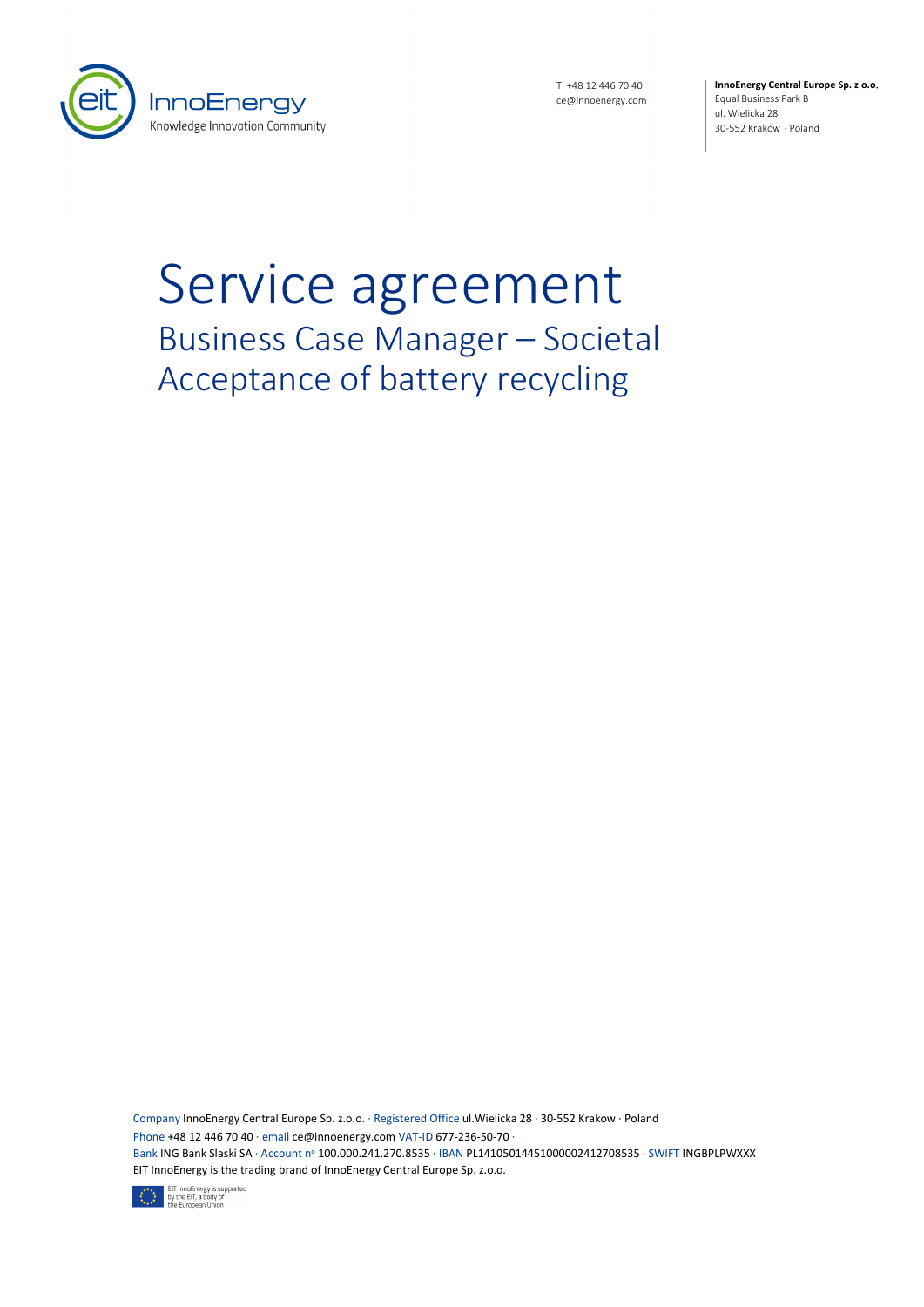

#### This service agreement ("Agreement") is made between:

1. InnoEnergy Central Europe Sp. z o.o., having its registered place of business at Equal Business Park B, ul. Wielicka 28, (30-552), Krakow, Poland, VAT No. - PL6772365070 ("we" or "us");

and

2. [Full name service provider], a [legal form] under [country] law, having its registered place of business at [address, zipcode, country], [VAT number service provider] ("you");

# WHY DO WE ENTER INTO THIS AGREEMENT WITH YOU?

- A. Our funds come, amongst others, from the European Institute of Innovation & Technology ("EIT"), which is a body of the European Union ("EU"). With these funds we promote innovation, entrepreneurship and education in the field of sustainable energy.
- B. As we use public money, we need to comply with certain (additional) obligations towards the EIT and other EU bodies. We also have to impose some of these obligations on external parties, such as you. These (additional) obligations are included in this agreement;
- C. As we use public money, we launched a tender procedure to select an external party to provide us with certain services. These services ("Services") are specified in Article [1.1.](#page-1-0) You participated and made us an offer, on the basis of which we selected you to provide the Services; and
- D. This Agreement describes the terms and conditions that apply when you provide the Services.

# WHAT HAVE WE AGREED?

#### Article 1 - Performance of the Services, subcontracting

<span id="page-1-0"></span>1.1. You must perform the Services and provide the deliverables that are specified below. You must do so within the time schedule specified below.

| <b>Services</b>                                                            | <b>Deliverables</b>                                            | Deadline                                          |
|----------------------------------------------------------------------------|----------------------------------------------------------------|---------------------------------------------------|
| [description of each service<br>to be provided by the service<br>provider] | description of each<br>deliverable connected to the<br>service | [deadline for each Service<br>and/or deliverable] |
|                                                                            |                                                                |                                                   |

1.2. You must perform the Services by exercising due skill, speed and care, at a level generally required of well reputed service providers that perform the same or similar services.

1.3. You are free to organize how you provide the Services as long as the Services meet the requirements set in this Agreement.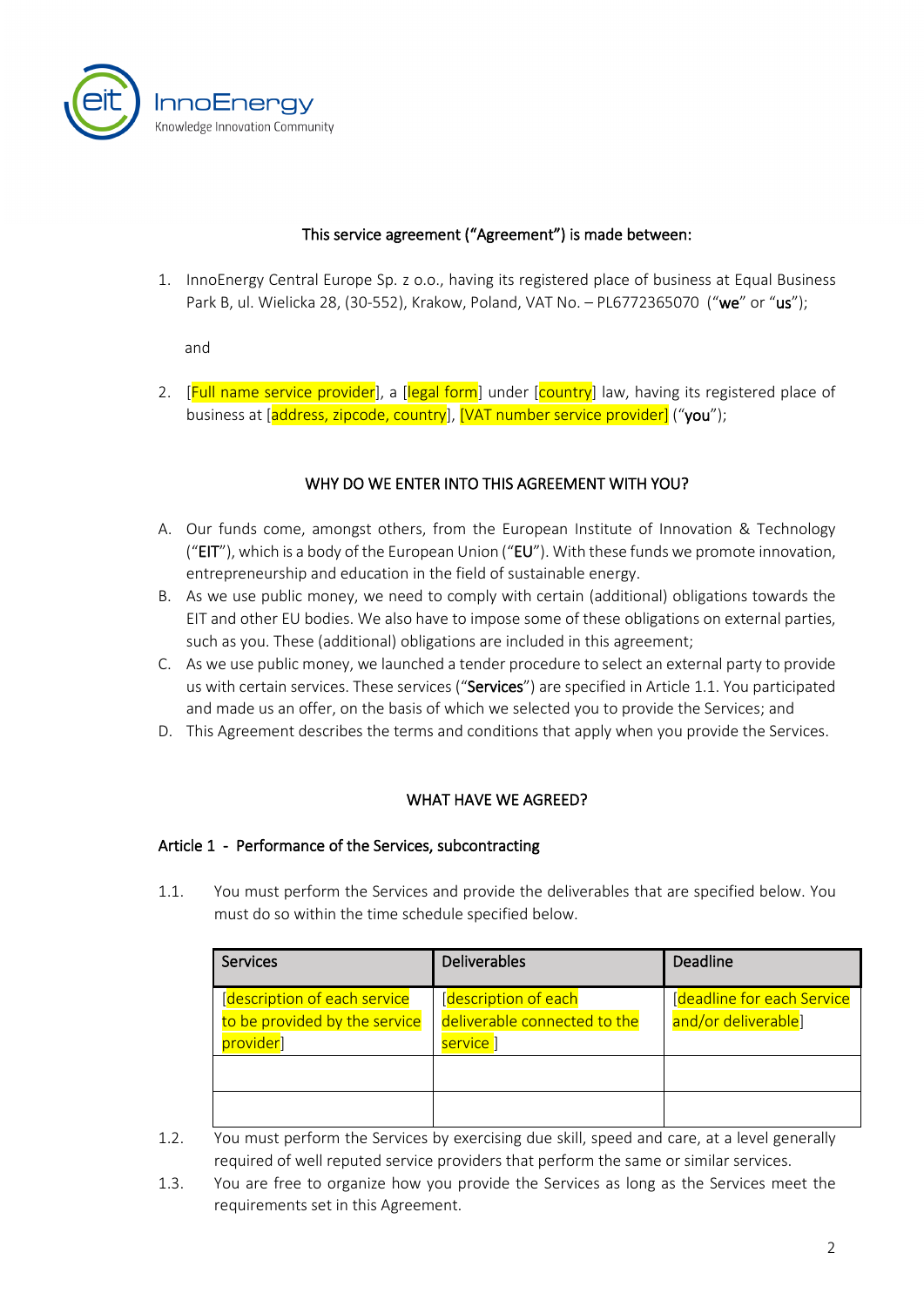

- 1.4. You must use personnel who possess the qualifications and experience necessary for the proper performance of the Services. If you mentioned specific personnel in your offer, we assume the Services are performed by such personnel. Should you want to involve other personnel, you must ask us whether we agree on that first.
- 1.5. You must report to us how you progress in the performance of the Services if we ask you to do so. We may ask you to report in a specific format.
- 1.6. We can accept or reject the Services that you provide to us. If we do not reject Services within 14 days after delivery, you may assume we accepted them.
	- If we reject (part of) a Service because it does not meet what we agreed and it is possible for you to re-perform the rejected (part of the) Service properly, you must do so promptly and without additional costs for us.
	- If we reject (part of) a Service and it is not possible for you to re-perform properly, that (part of a) Service is rescinded. We then also will not pay you for that (part of a) Service.
- 1.7. If you want to subcontract (part of) the Services to another party, you will have to ask us first. If we agree to such subcontracting, you must ensure that your subcontractor is bound by similar obligations towards you as you are towards us under this Agreement. You remain fully responsible to us for the subcontracted part of the Services. We shall not have a direct contractual relationship with the subcontractor.

# Article 2 - Compensation, invoices and payment

2.1. We pay the fees specified below as compensation for the Services.

| Fees                           |  |
|--------------------------------|--|
| $\sim$<br>∼<br><u>. Contra</u> |  |
|                                |  |

Company bank details (EIT InnoEnergy should be informed when the bank details provided below have changed) [bank details]

- 2.2. We only pay these fees if you provide us with an invoice that mentions at least the below:
	- a. your name and address;
	- b. your VAT identification number;
	- c. our name and address;
	- d. our VAT identification number;
	- e. the invoice number;
	- f. the invoice date;
	- g. the date on which the Services were provided;
	- h. a brief description of the nature and type of Services supplied;
	- i. the following data for every VAT tariff or exemption:
		- i. the price per piece or unit, including VAT;
		- ii. any reductions that are not included in the price;
		- iii. the VAT tariff that has been applied;
		- iv. the cost (the price excluding VAT);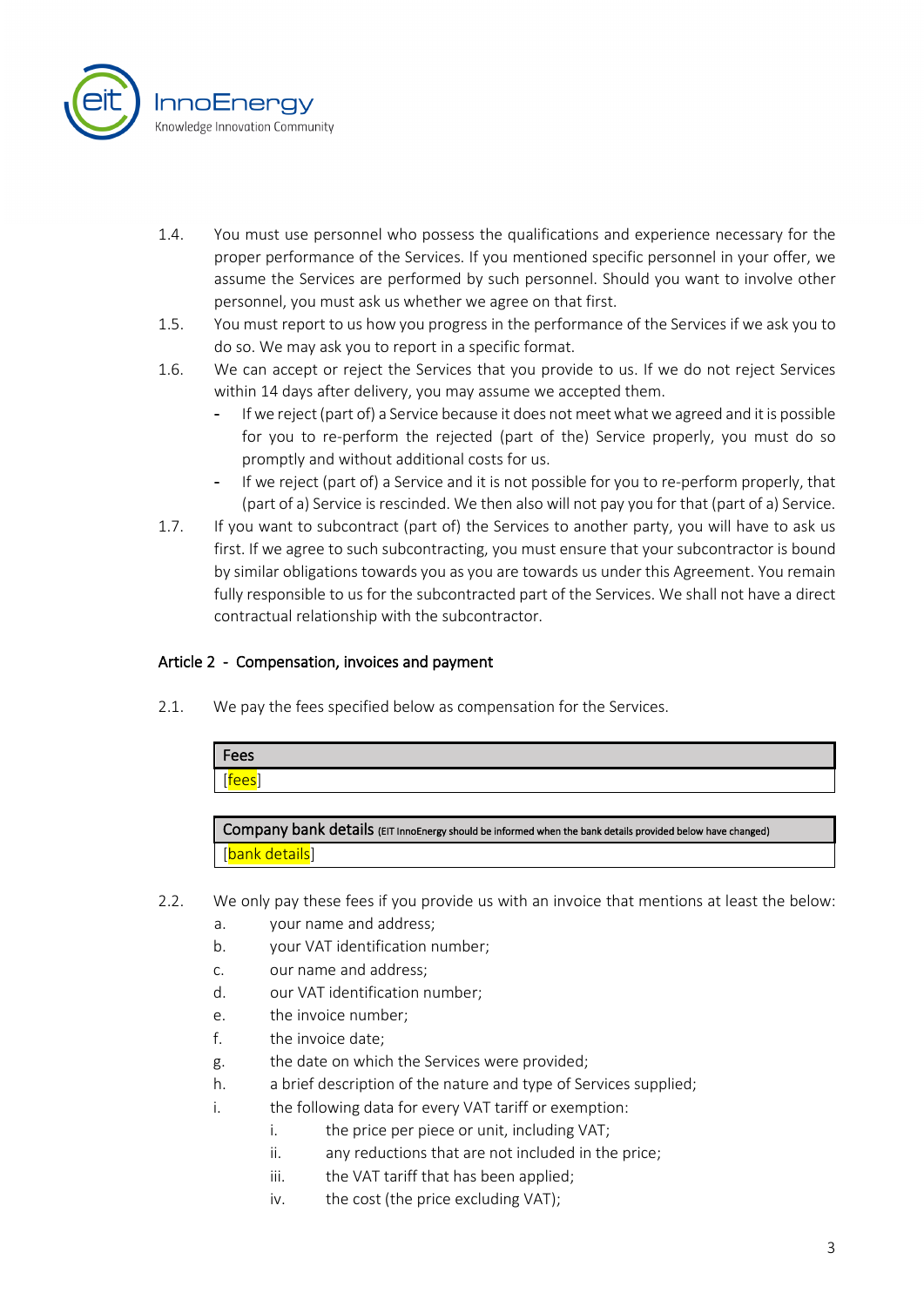

- v. in case of advance payment, the date of payment; and
- vi. the amount of VAT.
- 2.3. We pay invoices that meet the above criteria within 30 days following receipt.
- 2.4. However, if you do not (properly) fulfil your obligations under the Agreement, we may suspend payment. If we do so, we will notify you thereof.
- 2.5. We also may set-off amounts that we owe you under this Agreement with amounts that you owe us under this Agreement or another agreement we have with you.
- 2.6. Irrespective of the compensation referred to in item 2.1. above, we are obliged to cover the costs connected with carrying out the services by you under this Agreement, i.e. costs connected with flights, traveling by private car to and from places where you will provide the Services being the subject of this Agreement, costs connected with accommodation places where you will provide the Services being the subject of this Agreement, as well as other costs necessary to carry out the Services properly, after they have first been accepted by us.
- 2.7. Subject to sec. 2.6. above, we will cover the costs either on the basis of refunding them (meaning that after they have been incurred, you will convey to us the originals of bills or other accounting documents, confirming that they have been incurred, together with their amount, and we will, after checking them, refund those costs to you, or in such a way that we will incur that cost on behalf of ourselves but for you, and will convey to you all documents and information necessary for making proper use of the services provided (such as flight data and data of the place of accommodation). We are obliged to refund to you only such kind of expenses as we have first accepted at least by e-mail. Costs will be refunded in the month in which compensation will be payable for the month in which they were incurred.

#### Article 3 - Taxes

- 3.1. The fees mentioned in Article 2.1 are exclusive of value added tax (VAT) or similar taxes.
- 3.2. You perform the Services as an independent contractor. This Agreement does not create a partnership, joint venture or employment relationship between you and us.
- 3.3. You are responsible for your own taxes (income taxes, payroll taxes, social insurances, etc.). We are responsible for our own taxes. If we incur costs (tax claims, administrative fines, including reasonable attorney's fees) and/or suffer damages in connection with taxes that are your responsibility, you must fully compensate such costs and/or damages to us. If you incur costs (tax claims, administrative fines, including reasonable attorney's fees) and/or suffer damages in connection with taxes that are our responsibility, we must fully compensate such costs and/or damages to you.

#### Article 4 - Intellectual property

4.1. For the purpose of this Agreement "IP" means patents, utility certificates, utility models, (industrial) design rights, copyrights, database rights, trademarks, trade names and trade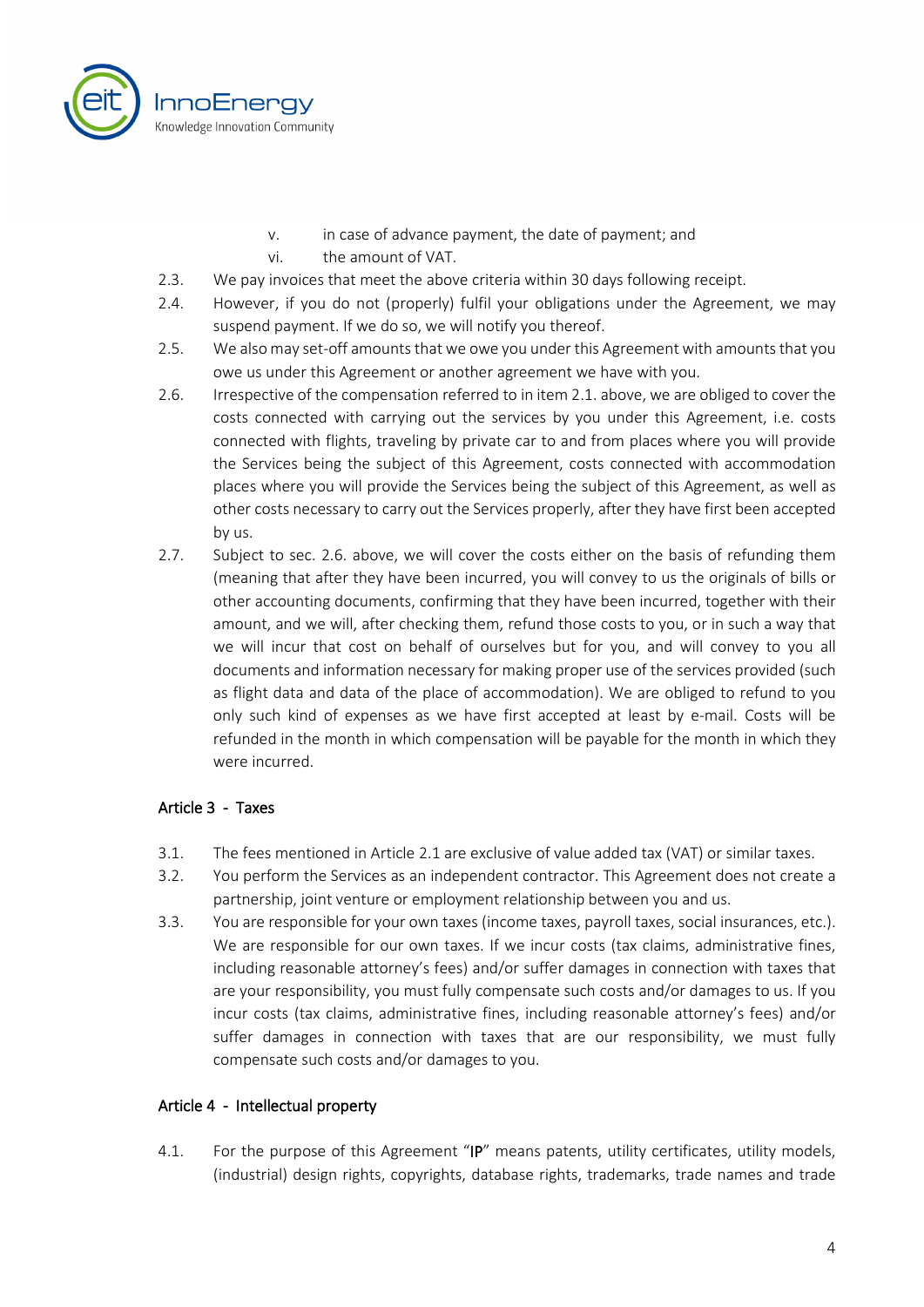

secrets, including moral rights and any applications, renewals, extensions combinations, divisions, discontinuations or re-issues of the foregoing.

- 4.2. We become the owner of any newly created IP in the deliverables (as mentioned in Article 1.1).
- 4.3. We remain the owner of any item we, or someone else on our behalf, provided you with.
- 4.4. You remain the owner of any IP that you already owned or controlled before the start of the performance of the Services ("Background IP"). You grant us a non-exclusive, royalty-free and fully paid-up, worldwide, irrevocable and perpetual license under such Background IP, if and to the extent we need it for our free use (including the sale) of the deliverables under this Agreement, with the right to sublicense.
- 4.5. You may not make any public reference to us, whether in press releases, advertisements, or otherwise, without our prior written consent. The same applies for us.
- 4.6. If we incur costs (including reasonable attorney's fees) and/or suffer damages as a result of claims by third parties that the Services infringe their IP, you must fully compensate such costs and/or damages to us.
- 4.7. If our use of the Services isfrustrated (for instance because they infringe the rights of a third party) you must either, at your own cost: (i) procure for us or our users the right to continue using the Services; or (ii) replace or modify the Services with functional, non-infringing equivalents. If you cannot ensure continuation of the Services through either of the above options within a reasonable time frame, we may terminate the Agreement. If we terminate, you must reimburse the price we paid for the relevant Services. Such reimbursement is in addition to your compensation obligation under Article 4.6.

# Article 5 - Confidentiality

- 5.1. For the purpose of this Agreement "Confidential Information" means information, such as but not limited to commercial and/or technical information, which is disclosed to you by us or to us by you (either directly or indirectly) in connection with the performance of this Agreement, and which is marked as "confidential", "proprietary" or similar, or which can reasonably be deemed to be of a confidential or proprietary nature.
- 5.2. You and we may not: (i) use the Confidential Information for other purposes than in connection with (your performance and our use) of the Services; and (ii) disclose the Confidential Information to any third party, except to employees, external advisers and subcontractors who (A) have a legitimate "need to know", and (B) are under

similar confidentiality obligations as apply under this Agreement. 5.3. The obligation as mentioned in Article 5.2 does not apply to information which is or becomes public knowledge without a violation of confidentiality obligations.

- 5.4. You must immediately return to us all property that we have made available to you if we ask you to do so. We will do the same with property that you have made available to us (except for the deliverables).
- 5.5. If we incur costs (including reasonable attorney's fees) and/or suffer damages as a result of a violation of the confidentiality obligations by you, you must fully compensate such costs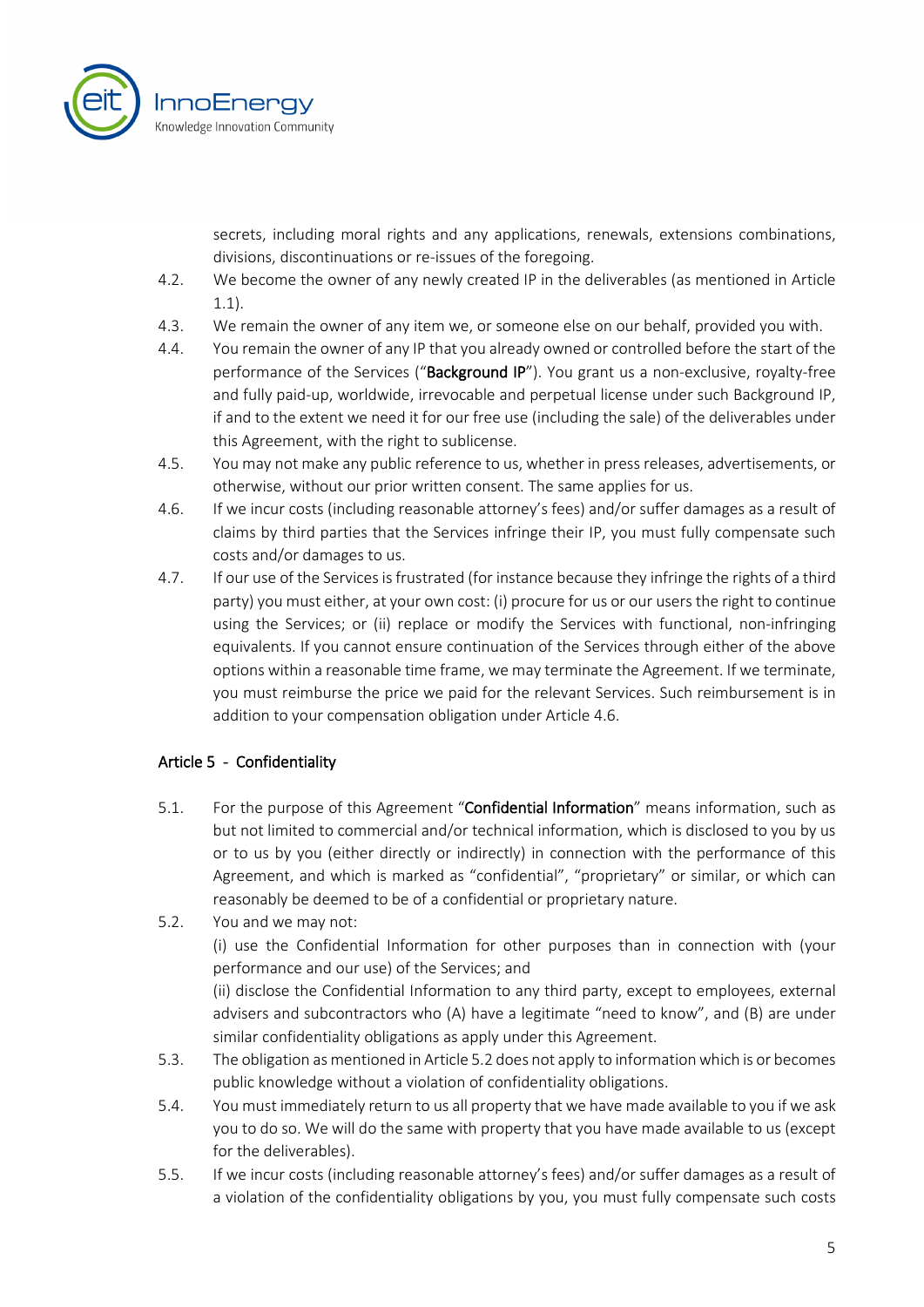

and/or damages to us. If you incur costs (including reasonable attorney's fees) and/or suffer damages as a result of a violation of the confidentiality obligations by us, we must fully compensate such costs and/or damages to you.

#### Article 6 - Personal data

6.1. For the purpose of this Agreement:

- "Personal Data" means data which relate to a living individual who can be identified (a) from those data, or (b) from those data in connection with other information which is easily obtainable; and

- "Process" or "Processing" means obtaining, recording or holding information or data or carrying out any operation or set of operations on the information or data, including:

(a) organization, adaptation or alteration of the information or data, (b) retrieval, consultation or use of the information or data, (c) disclosure of the information or data by transmission, dissemination or otherwise making available, or (d) alignment, combination, blocking, erasure or destruction of the information or data.

6.2. If you Process Personal Data in performing the Services, you must:

a. comply with all applicable privacy and data protection laws;

b. Process the Personal Data only (i) for or on our behalf (ii) in accordance with our instructions and this Agreement (iii) as far as needed for the Services;

c. maintain the security, confidentiality, integrity and availability of the Personal Data;

d. implement and maintain appropriate technical, physical, organizational and administrative security measures to protect the Personal Data against loss and/or unauthorized access;

e. promptly inform us of any actual or suspected security incident involving such Personal Data; and

f. securely erase or destroy the Personal Data upon termination of the Agreement or at our request.

6.3. If we incur costs (including reasonable attorney's fees) and/or suffer damages as a result of a breach of this Article 6 by you, you must fully compensate such costs and/or damages to us.

# Article 7 - Liability

- 7.1. You must take out and maintain sufficient insurance to cover liability arising out of or in connection with this Agreement. Such insurance shall at least have the insured amounts as stated in your proposal. You must provide us with insurance certificates evidencing such coverage if we ask for it.
- 7.2. Your liability under or in connection with this Agreement is capped at the insured amounts mentioned in Article 7.1.
- 7.3. Our liability under or in connection with this Agreement is capped at the total amount due to you by us on completion of the Services, less the amount already paid to you.
- 7.4. The limitations of liability mentioned in Articles 7.2 and 7.3 above do not apply: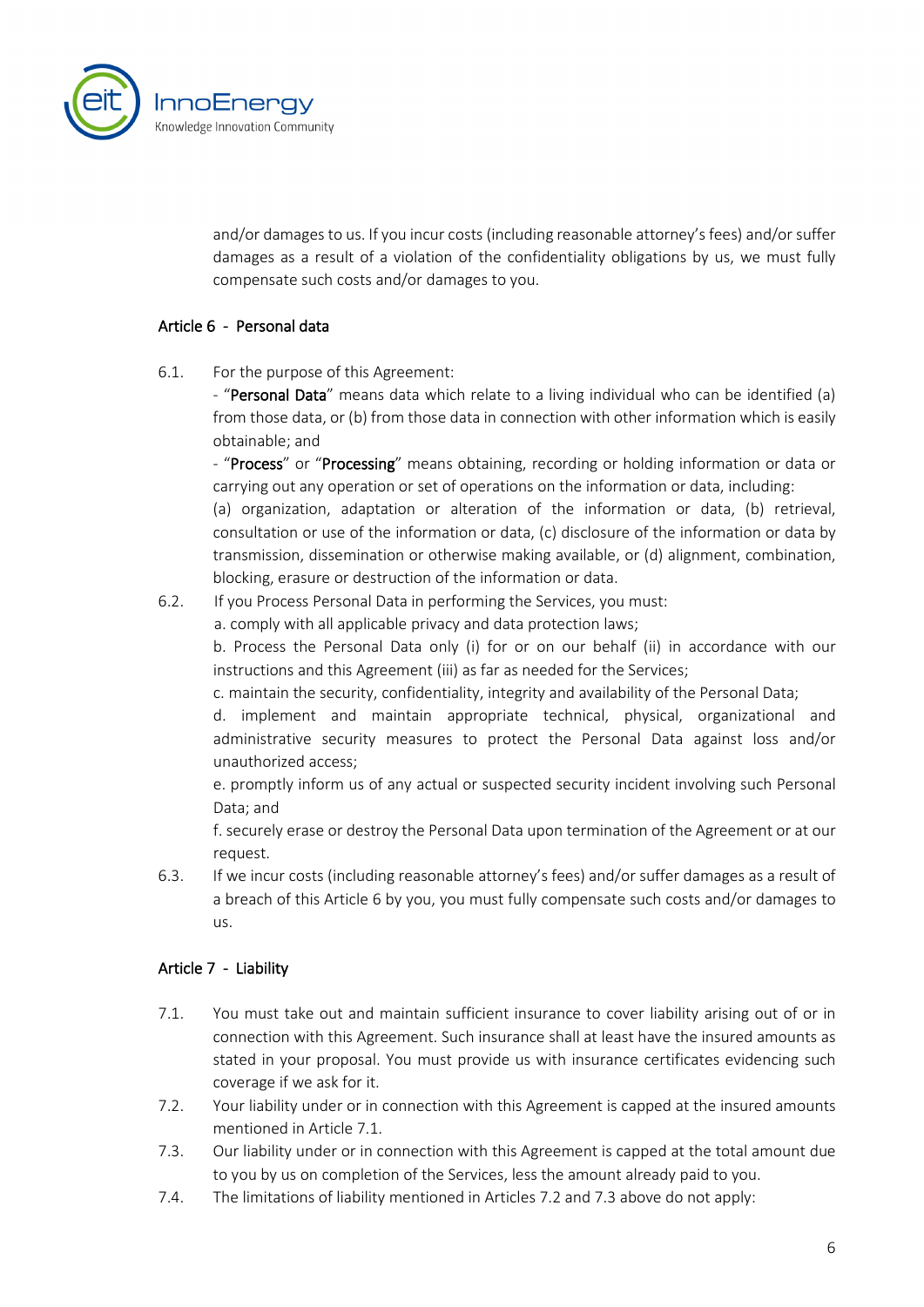

- in case of gross negligence or willful misconduct; and/or
- for liability arising out of Articles 3.3, 4.6, 5.5 and/or 6.3 above.

#### Article 8 - Termination

- 8.1. This Agreement becomes effective on 21.07.2021. This Agreement ends automatically on the date the last Service has been delivered, accepted and paid.
- 8.2. This Agreement may be terminated by you or by us at one month's notice. The notice period will finish on the last day of a calendar month. This Agreement cannot be terminated with immediate effect by you or by us, save for the specific termination events specified in Article 8.3 and/or Article 8.4.
- 8.3. We may fully or partially terminate this Agreement with immediate effect by giving you notice at any time, if:

a. you breach an obligation under this Agreement and, if the breach is capable of remedy, you fail to remedy the breach within 14 days after we ask you to do so;

b. you breach an obligation under this Agreement which is incapable of remedy;

c. you do not provide us with adequate assurance that you can fulfill your obligations under this Agreement in a timely fashion after we ask you to do so; or

d. the European Programme(s) in connection with which we entered into this Agreement with you are terminated.

e. any change, event, circumstance, condition or effect occurs which InnoEnergy Central Europe Sp. z.o.o in its sole discretion believes or is reasonably likely to materially adversely impact either (i) the industries or fields in which InnoEnergy Central Europe Sp. z.o.o operates or (ii) either Party's possibilities to perform its material obligations under this Agreement, or otherwise materially impedes or delays such performance.

f. the exit of the United Kingdom from the European Union complicates either Party complying with the terms or conditions of this Agreement, or would lead to a material increase of the costs of either Party doing so (which, for example, could be the case if costs incurred by InnoEnergy Central Europe Sp. z.o.o for UK service providers are no longer found eligible by the EIT).

8.4. You may fully or partially terminate this Agreement with immediate effect by giving us notice at any time, if:

a. we breach an obligation under this Agreement, and, if the breach is capable of remedy, we fail to remedy the breach within 14 days after you ask us to do so;

b. we breach an obligation under this Agreement which is incapable of remedy; or

c. we do not provide you with adequate assurance that we can fulfill our obligations under this Agreement in a timely fashion after you ask us to do so.

8.5. Following a termination all rights and obligations intended to survive the termination (such as Articles 4 up to and including 10) will survive the termination.

#### Article 9 - Safeguarding of EU's financial interest and conflict of interest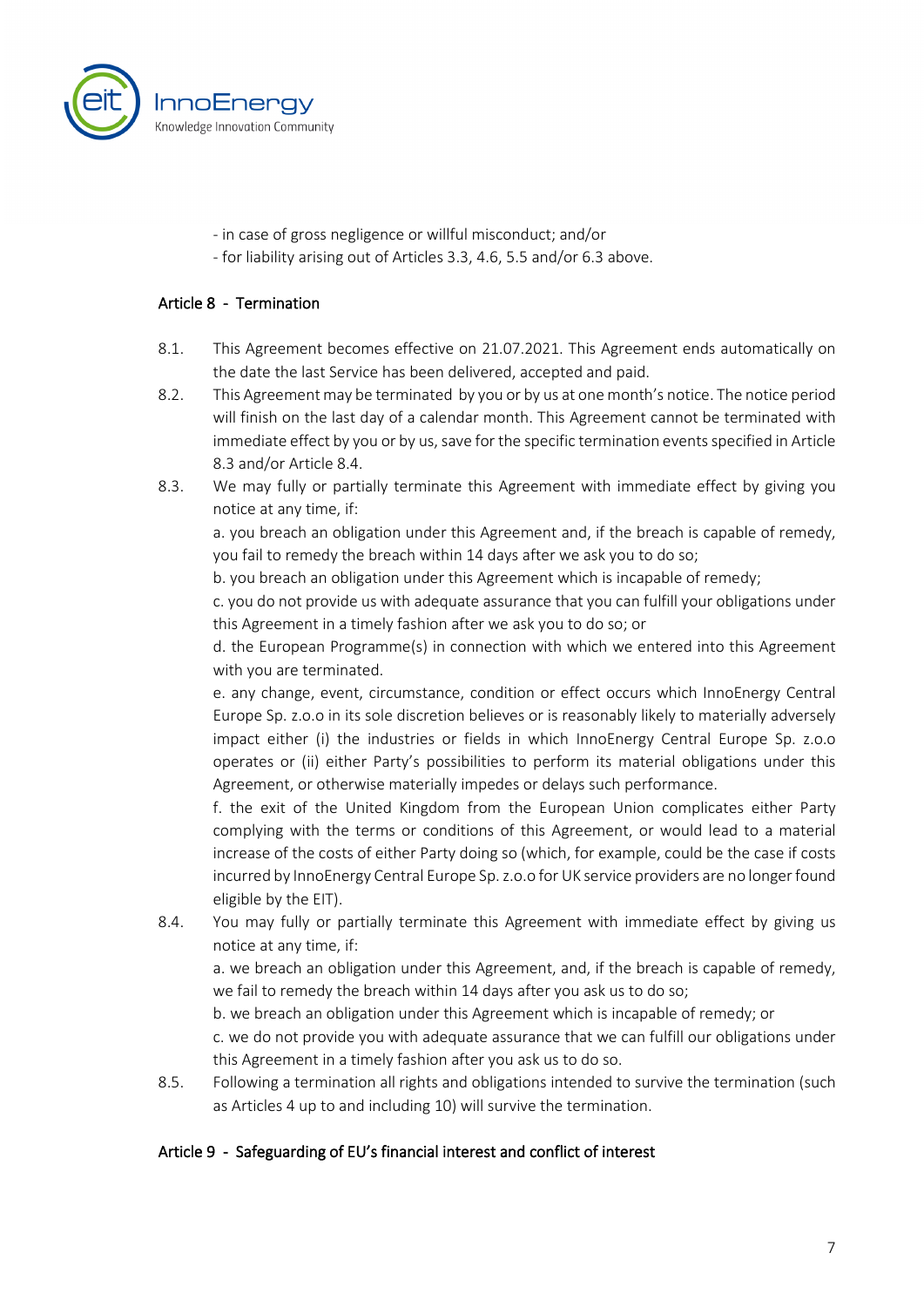

- 9.1. You understand and agree that we may provide the EIT, the European Court of Auditors, the European Anti-Fraud Office and/or other EU bodies with information regarding the Services (including this Agreement and tender materials) in order to meet our obligations towards such bodies. We may do so during the term of this Agreement and 4 years thereafter. Article 5.2 of this Agreement does not apply in such a situation.
- 9.2. You must take all necessary measures to prevent a situation where the impartial or objective implementation of this Agreement is compromised for reasons involving economic interest, political or national affinity, family or emotional ties or any other conflicting interest. You must inform us immediately if there is a change in circumstances which leads or may lead to a conflict of interest.

#### Article 10 - Various

- 10.1. Notices in relation to this Agreement must be given in writing.
- 10.2. If you cannot perform an obligation under this Agreement because of *force majeure* (meaning: reasons beyond your reasonable control), you must notify us. Following notification, only the performance of such obligation(s) is suspended during the force majeure. We may terminate this Agreement if the force majeure lasts more than 30 days. Shortage of personnel, shortage of production materials or shortage of resources, strikes, breach of contract by third parties contracted by you or force majeure events at third parties contracted by you, financial problems, and/or lack of the necessary licenses, permits or authorizations needed for the Services do not qualify as force majeure.
- 10.3. If the Services cannot be performed, or potentially cannot be performed, because of reasons beyond our reasonable control (such as the effects of the COVID-19 pandemic), we will do our utmost to notify you as soon as possible. at least 30 days in advance. Following notification, the performance of the Services is suspended for as long as the force majeure continues. We shall use our best endeavors to find a suitable new date for the performance of the Services. We may determine in our sole discretion, acting reasonably, to terminate this Agreement instead.
- 10.4. This Agreement covers our full contractual relationship with you for the Services. Oral agreements or additional general terms and conditions do not apply.
- 10.5. You may not transfer or pledge (part of) this Agreement without our prior written consent. We shall not withhold such consent unreasonably.
- 10.6. Neither the failure nor the delay to enforce a right under this Agreement shall constitute a waiver of such right or remedy or of any other available rights or remedies.
- 10.7. Polish law applies to this Agreement. Conflicts relating to this Agreement will be decided upon in the first instance by the competent court in Krakow, Poland.
- 10.8. The United Nations Convention on the International Sale of Goods does not apply.

Signed in two copies by: